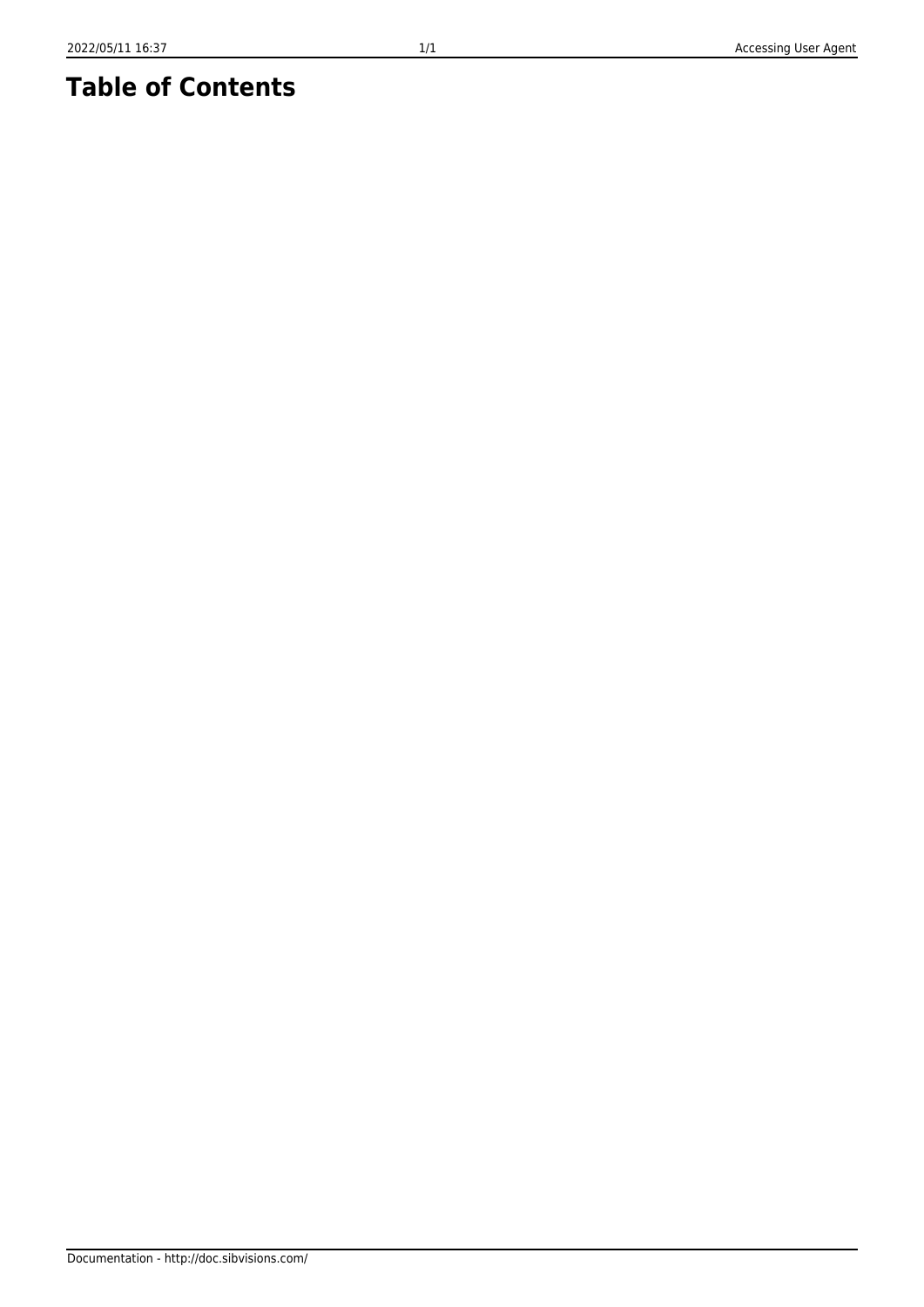Sometimes it's useful to know the browser name which runs the Vaadin application. It could be useful for showing custom controls or creating responsive layouts.

We have different options to get the name of the browser (user agent). The first one is the recommended option. Simply use your launcher to get the information:

```
getLauncher().getParameter(VaadinUI.PROP_USERAGENT);
```
or

getLauncher().getParameter("Web.useragent");

If you need more details about the browser, e.g., if it runs on a mobile device or on a table, simply call

((VaadinUI)getApplication().getLauncher().getResource()).getAgentInfo()

The object will be an instance of com.handinteractive.mobile.UAgentInfo. The class was copied from [MobileESP](http://blog.mobileesp.com/) and integrated in our UI because we tried to reduce dependencies and it was only [one single file.](https://code.google.com/p/mobileesp/source/browse/Java/UAgentInfo.java)

The class has methods like detectIpad, detectIphone, detectSmartphone but also detectSonyPlayStation or detectXbox.

If you want to know if the application runs on a tabled or smartphone, simply check

getLauncher().getParameter(VaadinUI.PROP\_PHONE);

or

getLauncher().getParameter("Web.mobile.phone");

of

```
getLauncher().getParameter(VaadinUI.PROP_TABLET);
```
or

```
getLauncher().getParameter("Web.mobile.tablet");
```
If you need access to the original HttpRequest, simply use [HttpContext](http://doc.sibvisions.com/jvx/common/util/httpcontext) to get access:

```
HttpContext hctxt = HttpContext.getCurrentInstance();
```

```
if (hctxt != null)
{
    Object request = hctxt.getRequest();
     if (request instanceof HttpServletRequest)
     {
         ((HttpServletRequest)request).getHeader("User-Agent");
```